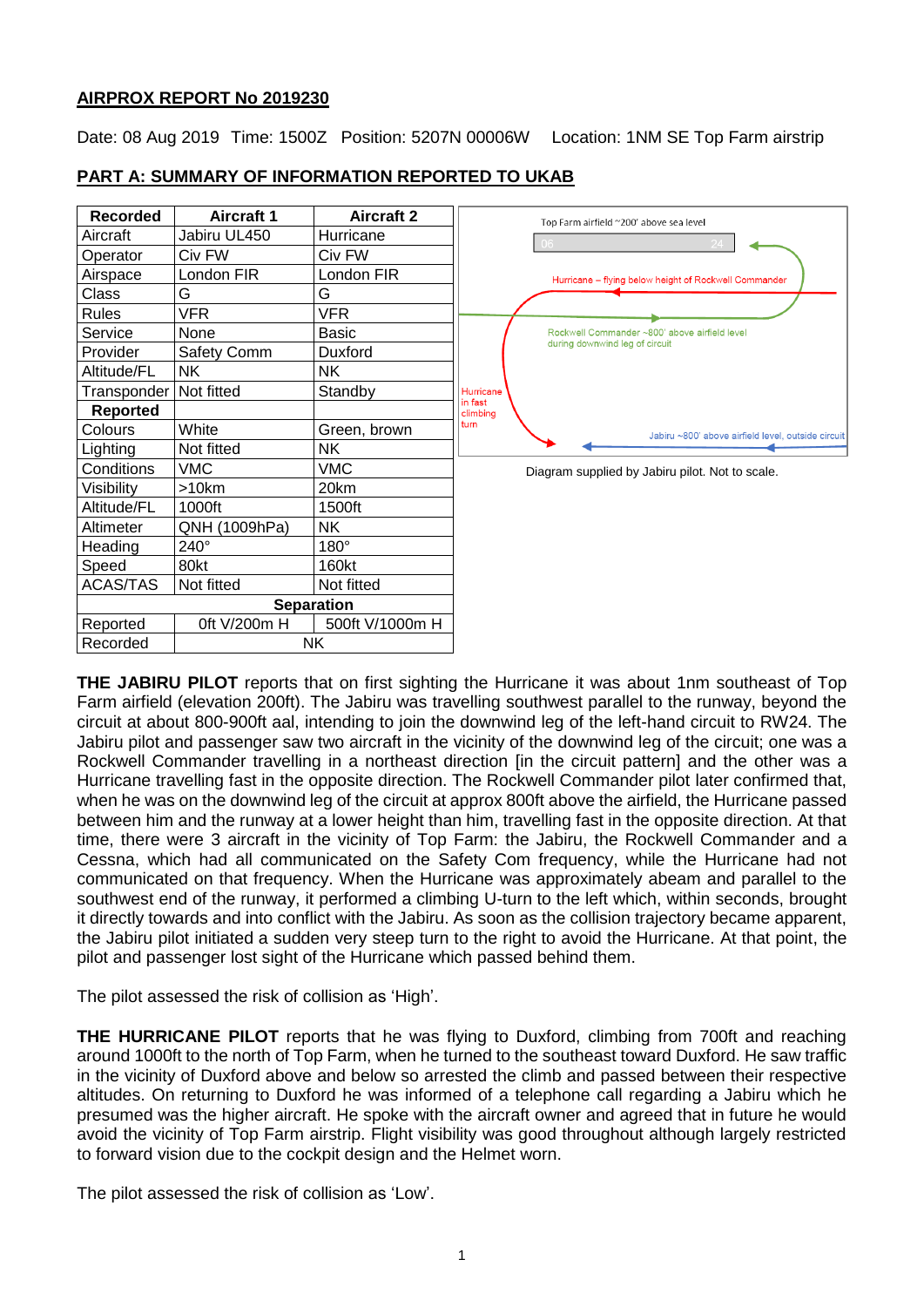# **Factual Background**

The weather at Cambridge was recorded as follows:

METAR EGSC 081450Z 22006KT 180V260 9999 SCT045 25/10 Q1009=

#### **Analysis and Investigation**

#### **UKAB Secretariat**

The Jabiru and Hurricane pilots shared an equal responsibility for collision avoidance and not to operate in such proximity to other aircraft as to create a collision hazard<sup>1</sup>. An aircraft operated on or in the vicinity of an aerodrome shall conform with or avoid the pattern of traffic formed by other aircraft in operation<sup>2</sup>. If a transponder is fitted and functional and the aircraft power system allows, it is required to have all modes selected on<sup>3</sup>. Neither aircraft appeared on the area radar replay.

### **Summary**

An Airprox was reported when a Jabiru UL450 and a Hawker Hurricane flew into proximity near Top Farm airstrip at about 1500Z on Thursday 8<sup>th</sup> August. Both pilots were operating under VFR in VMC; the Jabiru pilot not in receipt of a FIS whilst joining the Top Farm visual circuit on Safety Com, and the Hurricane pilot in receipt of a Basic Service from Duxford Tower.

# **PART B: SUMMARY OF THE BOARD'S DISCUSSIONS**

Information available consisted of reports from both pilots and radar photographs/video recordings. Relevant contributory factors mentioned during the Board's discussions are highlighted within the text in bold, with the numbers referring to the Contributory Factors table displayed in Part C.

The Board first considered the pilots' actions and noted that although the Hurricane pilot was in receipt of a Basic Service from Duxford, the controller was not required to monitor his progress (**CF1**) and could not assist in, for example, providing Traffic Information on traffic in the vicinity of Top Farm. Although the Hurricane pilot did not appear to have SA on the Top farm traffic (**CF8**), members agreed that he could reasonably have assumed that there may be traffic in the pattern intending to land and that a prudent course of action would have been to avoid the airfield laterally and or vertically. In the event, it appeared he had passed between an aircraft on the downwind leg and the runway and therefore had not integrated with or avoided the pattern of traffic intending to land (**CF2**, **CF5**).

It seemed to the Board that the Hurricane pilot may not have planned his short transit flight with sufficient care (**CF3**) and, assuming that he was aware that he was close to Top Farm, he could have communicated his intentions on the promulgated airfield frequency to the benefit of those in proximity to the airfield (**CF6**, **CF7**). Some members also wondered whether the Hurricane pilot had in fact reported the same incident as the Jabiru pilot; the Hurricane pilot's description of transiting in a southeasterly direction past Top Farm did not accord with the Jabiru pilots description of an east-west flight through the Top Farm circuit area. Whatever the case, members agreed that the reported proximity of the 2 aircraft was such that it seemed unlikely that the Hurricane pilot had seen the Jabiru (**CF9**), and that the rapid change of direction by the Hurricane pilot had resulted in the Jabiru pilot being unable to effectively assimilate the Hurricane pilot's intentions until a late stage (**CF10**).

Lastly, the Board commented on the Hurricane pilot's lack of SSR transponder output (**CF4**). Notwithstanding the relevant regulation which requires transponders to be selected on with all modes selected at all times unless advised by ATC, members also reiterated that transponder output is an increasingly important element to electronic conspicuity; the ability for other aircrafts' TASs to alert on transponder outputs is in itself an important means of mitigation to MAC. The Board acknowledged that

 $\overline{\phantom{a}}$ 

<sup>1</sup> SERA.3205 Proximity.

<sup>2</sup> SERA.3225 Operation on and in the Vicinity of an Aerodrome.

<sup>3</sup> SERA.13001, SERA.13005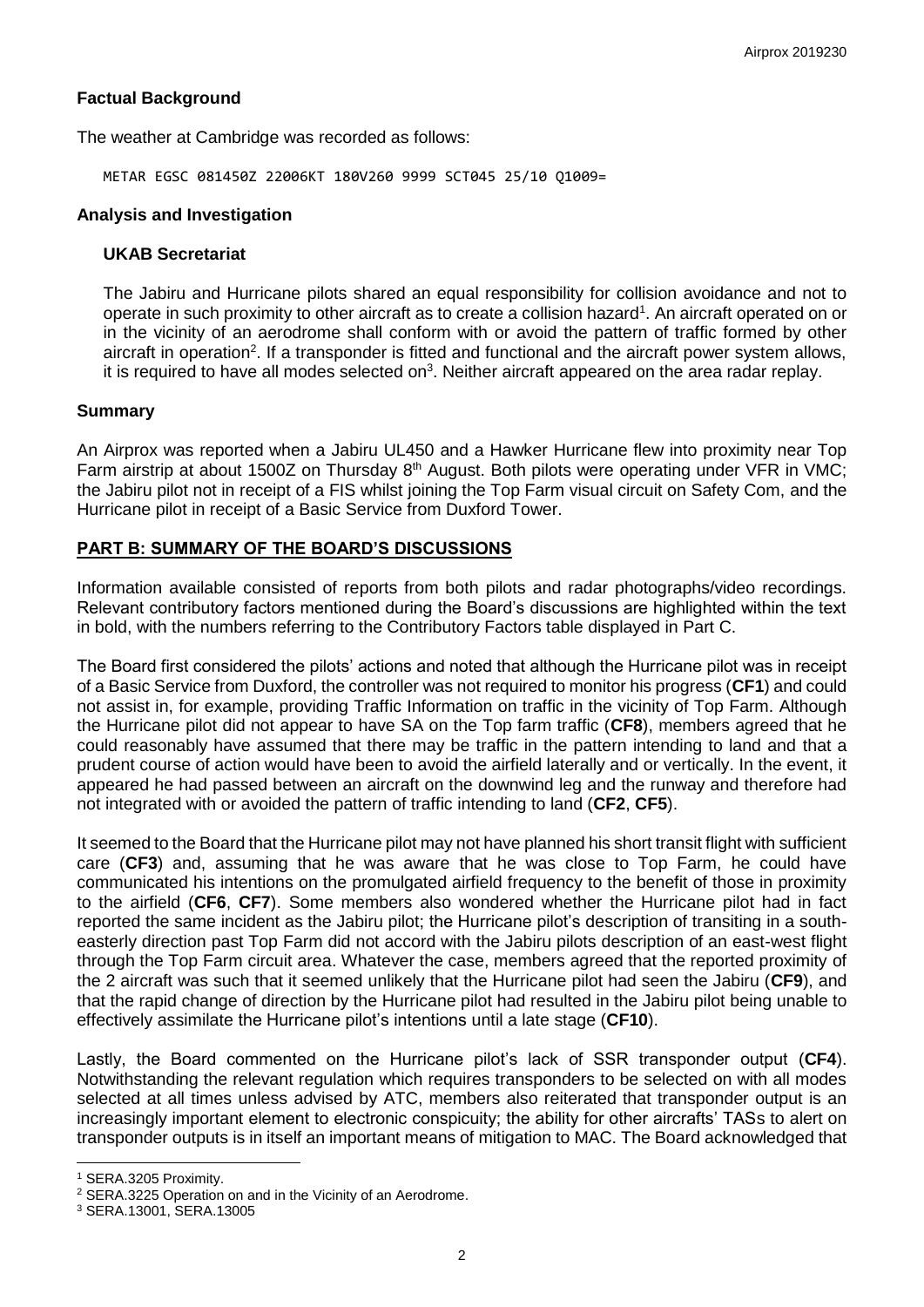in this case the Jabiru was not fitted with a TAS and that the Jabiru pilot had seen the Hurricane in good time, but emphasised that, in general, transponders must be selected on with all modes.

Considering the risk, although the aircraft did not appear on radar replay the Board felt that the Jabiru pilot's description of the incident and their report of separation achieved was such that it appeared that safety had been much reduced below the norm and where collision avoidance had only been assured by their emergency avoiding action. Accordingly, the Board agreed a risk rating of Category B.

## **PART C: ASSESSMENT OF CONTRIBUTORY FACTORS AND RISK**

#### Contributory Factors:

|           | 2019230                                                               |                                                                                   |                                                                     |  |  |  |  |  |  |
|-----------|-----------------------------------------------------------------------|-----------------------------------------------------------------------------------|---------------------------------------------------------------------|--|--|--|--|--|--|
| <b>CF</b> | <b>Factor</b>                                                         | <b>Description</b>                                                                | <b>Amplification</b>                                                |  |  |  |  |  |  |
|           | <b>Ground Elements</b>                                                |                                                                                   |                                                                     |  |  |  |  |  |  |
|           | • Situational Awareness and Action                                    |                                                                                   |                                                                     |  |  |  |  |  |  |
| 1         | Contextual                                                            | • Situational Awareness and Sensory Events                                        | Not required to monitor the aircraft under the agreed<br>service    |  |  |  |  |  |  |
|           | <b>Flight Elements</b>                                                |                                                                                   |                                                                     |  |  |  |  |  |  |
|           | <b>• Regulations, Processes, Procedures and Compliance</b>            |                                                                                   |                                                                     |  |  |  |  |  |  |
| 2         | <b>Human Factors</b>                                                  | Regulations/procedures not complied with<br>• Flight Crew ATM Procedure Deviation |                                                                     |  |  |  |  |  |  |
|           | <b>. Tactical Planning and Execution</b>                              |                                                                                   |                                                                     |  |  |  |  |  |  |
| 3         | <b>Human Factors</b>                                                  | • No Decision/Plan                                                                | Inadequate planning                                                 |  |  |  |  |  |  |
| 4         | <b>Human Factors</b><br>• Transponder Selection and Usage             |                                                                                   |                                                                     |  |  |  |  |  |  |
| 5         | <b>Human Factors</b><br>• Aircraft Navigation                         |                                                                                   | Did not avoid/conform with the pattern of traffic<br>already formed |  |  |  |  |  |  |
| 6         | <b>Human Factors</b><br>• Accuracy of Communication                   |                                                                                   | Ineffective communication of intentions                             |  |  |  |  |  |  |
| 7         | <b>Human Factors</b><br>• Communications by Flight Crew with ANS      |                                                                                   | Pilot did not communicate with appropriate service<br>provider      |  |  |  |  |  |  |
|           | <b>• Situational Awareness of the Conflicting Aircraft and Action</b> |                                                                                   |                                                                     |  |  |  |  |  |  |
| 8         | Contextual                                                            | • Situational Awareness and Sensory Events                                        | Generic, late, no or incorrect Situational Awareness                |  |  |  |  |  |  |
|           | • See and Avoid                                                       |                                                                                   |                                                                     |  |  |  |  |  |  |
| 9         | <b>Human Factors</b>                                                  | • Monitoring of Other Aircraft                                                    | Non-sighting or effectively a non-sighting by one or<br>both pilots |  |  |  |  |  |  |
| 10        | • Monitoring of Other Aircraft<br><b>Human Factors</b>                |                                                                                   | Late-sighting by one or both pilots                                 |  |  |  |  |  |  |

Degree of Risk: B.

Recommendation: Nil.

#### Safety Barrier Assessment<sup>4</sup>

 $\overline{a}$ 

In assessing the effectiveness of the safety barriers associated with this incident, the Board concluded that the key factors had been that:

<sup>4</sup> The UK Airprox Board scheme for assessing the Availability, Functionality and Effectiveness of safety barriers can be found on the [UKAB Website.](http://www.airproxboard.org.uk/Learn-more/Airprox-Barrier-Assessment/)